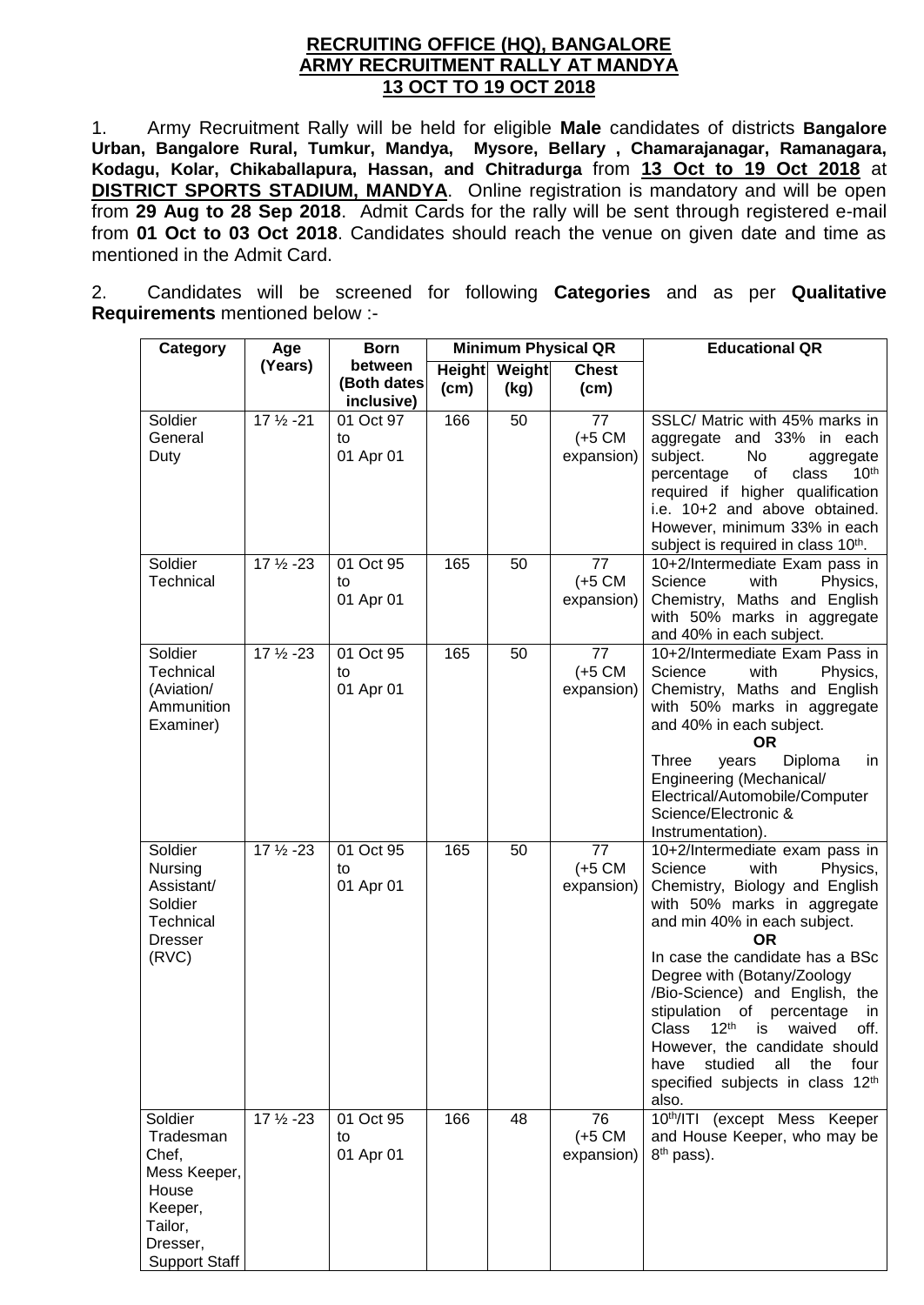| Category                                                                                                                                                   | Age                                                                                                                                | <b>Born</b>                  | <b>Minimum Physical QR</b>       |    |                                       | <b>Educational QR</b>                                                                                                                                                                                                                                                                                                                                                                                            |                |  |
|------------------------------------------------------------------------------------------------------------------------------------------------------------|------------------------------------------------------------------------------------------------------------------------------------|------------------------------|----------------------------------|----|---------------------------------------|------------------------------------------------------------------------------------------------------------------------------------------------------------------------------------------------------------------------------------------------------------------------------------------------------------------------------------------------------------------------------------------------------------------|----------------|--|
|                                                                                                                                                            | (Years)                                                                                                                            | between<br>(Both             | Height<br>Weight<br>(cm)<br>(kg) |    | <b>Chest</b><br>(cm)                  |                                                                                                                                                                                                                                                                                                                                                                                                                  |                |  |
|                                                                                                                                                            |                                                                                                                                    | dates<br>inclusive)          |                                  |    |                                       |                                                                                                                                                                                                                                                                                                                                                                                                                  |                |  |
| Soldier Clerk/<br>Store Keeper<br>Technical/<br>Inventory<br>Management                                                                                    | $17\frac{1}{2} - 23$                                                                                                               | 01 Oct 95<br>to<br>01 Apr 01 | 162                              | 50 | 77<br>$(+5 \text{ CM})$<br>expansion) | 10+2/Intermediate Exam Pass in<br>any stream (Arts, Commerce,<br>Science with 60% marks in<br>aggregate and minimum 50% in<br>subject<br>should<br>each<br>have<br>studied and passed English and<br>Maths, Accounts Book keeping<br>in Class X or Class XII with 50%<br>marks in each subject.<br>Note:- Even a candidate is a<br>Graduate<br>has<br><b>or</b><br>higher<br>a<br>qualification, % marks in 12th |                |  |
|                                                                                                                                                            |                                                                                                                                    |                              |                                  |    |                                       | would be applicable towards his<br>eligibility.                                                                                                                                                                                                                                                                                                                                                                  |                |  |
| Note.                                                                                                                                                      | Education Certificates issued by Education Boards affiliated to /listed by COBSE, AICTE,<br>CBSE and NIOs only will be considered. |                              |                                  |    |                                       |                                                                                                                                                                                                                                                                                                                                                                                                                  |                |  |
| @Relaxation in Physical Standards                                                                                                                          |                                                                                                                                    |                              |                                  |    | Height (cm)                           | Chest (cm)                                                                                                                                                                                                                                                                                                                                                                                                       | Weight (kg)    |  |
| Sons of Servicemen(SOS)/ Ex Servicemen<br>(SOEX)/ War Widows (SOWW)/ Widows of Ex<br>Servicemen                                                            |                                                                                                                                    |                              |                                  |    | $\overline{2}$                        | 1                                                                                                                                                                                                                                                                                                                                                                                                                | $\overline{2}$ |  |
| Adopted son/ son-in-law of a War Widow, if she<br>has no son including a legally adopted son of<br>Serving Soldier/ Ex Servicemen                          |                                                                                                                                    |                              |                                  |    | $\overline{2}$                        | 1                                                                                                                                                                                                                                                                                                                                                                                                                | 2              |  |
| Outstanding Sportsmen (international/ National/<br>1 <sup>st</sup> /2 <sup>nd</sup><br>State/ District level having secured<br>position in last two years) |                                                                                                                                    |                              |                                  |    | $\overline{2}$                        | 3                                                                                                                                                                                                                                                                                                                                                                                                                | 5              |  |
| @ Note - Relaxation in Physical Standards is either for wards of Servicemen/ Ex Servicemen or                                                              |                                                                                                                                    |                              |                                  |    |                                       |                                                                                                                                                                                                                                                                                                                                                                                                                  |                |  |
|                                                                                                                                                            | sportsmen (not both) and is in addition to the special Physical Standards.                                                         |                              |                                  |    |                                       |                                                                                                                                                                                                                                                                                                                                                                                                                  |                |  |

3. Candidates will be tested as stated below:-

| <b>Physical Fitness Test (At Rally Site)</b><br><b>Remarks</b>              |              |                |              |                                              |         |                                        |                |
|-----------------------------------------------------------------------------|--------------|----------------|--------------|----------------------------------------------|---------|----------------------------------------|----------------|
| 1.6 Km Run                                                                  |              | <b>Beam</b>    |              | 9 Feet                                       |         | Zig-Zag For fwg cats, candidates       |                |
|                                                                             |              | (Pull Ups)     |              | Ditch                                        |         | Balance only need to qualify in        |                |
| Group                                                                       | <b>Marks</b> | Pull           | <b>Marks</b> |                                              |         | PFT:                                   |                |
|                                                                             |              | Ups            |              |                                              |         | Soldier Technical.<br>(a)              |                |
| Group-I- Upto 5 Min 30                                                      | 60           | 10             | 40           | Need to                                      | Need to | Soldier<br>(b)                         | Technical      |
| Sec                                                                         |              |                |              | Qualify                                      | Qualify | (Aviation/Ammunition                   |                |
| Group-II- 5 Min 31 Sec to                                                   | 48           | 9              | 33           |                                              |         | Examiner).                             |                |
| 5 Min 45 Sec                                                                |              | 8              | 27           |                                              |         | (c)<br>Soldier                         | <b>Nursing</b> |
|                                                                             |              | $\overline{7}$ | 21           |                                              |         | Assistant/<br>Technical Dresser (RVC). | Soldier        |
|                                                                             |              | 6              | 16           |                                              |         | (d) Soldier Clerk/                     |                |
|                                                                             |              |                |              |                                              |         | Store Keeper Technical/                |                |
|                                                                             |              |                |              |                                              |         | Inventory Management.                  |                |
| <b>Physical Measurement (At Rally Site)</b>                                 |              |                |              |                                              |         |                                        |                |
| Physical measurements will be carried out as per the Physical               |              |                |              |                                              |         |                                        |                |
| standards listed at Para 2 above                                            |              |                |              |                                              |         |                                        |                |
|                                                                             |              |                |              | <b>Physical Fitness Test (At Rally Site)</b> |         |                                        | <b>Remarks</b> |
| <b>Medical Test</b>                                                         |              |                |              |                                              |         |                                        |                |
| As per laid down medical standards at the Rally Site.<br>(a)                |              |                |              |                                              |         |                                        |                |
| Unfit candidates will be referred to MH/CH/BH for specialist review.<br>(b) |              |                |              |                                              |         |                                        |                |
| Candidates referred for specialist review should present themselves to the  |              |                |              |                                              |         |                                        |                |
| nominated MH/CH/BH within 14 days of the referral and report back to        |              |                |              |                                              |         |                                        |                |
| RO (HQ), Bangalore to obtain Admit Card for CEE, in case declared FIT.      |              |                |              |                                              |         |                                        |                |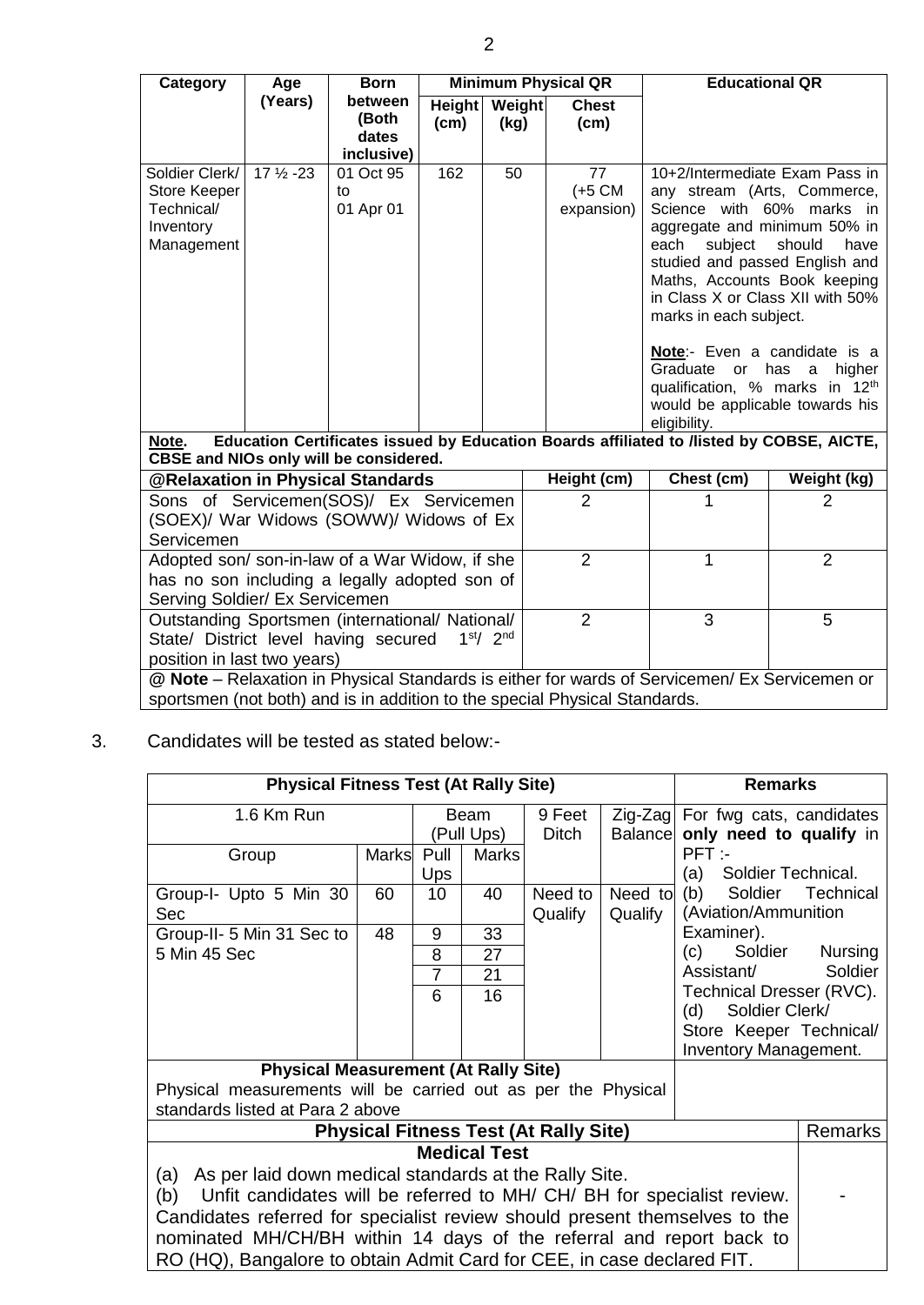| Written Test through Common Entrance Examination (CEE)                          |  |  |  |  |
|---------------------------------------------------------------------------------|--|--|--|--|
| (a) Will be conducted for medically fit candidates at nominated venue.          |  |  |  |  |
| Location, Date and time of written test will be intimated at rally site and     |  |  |  |  |
| through Admit Cards.                                                            |  |  |  |  |
| Admit card for the CEE for the Rally Fit candidates will be issued at<br>(b)    |  |  |  |  |
| Rally Site itself.                                                              |  |  |  |  |
| Admit cards for the CEE for the Review Fit cases will be issued at RO<br>(c)    |  |  |  |  |
| (HQ), Bangalore after getting medically fit by concerned specialist/specialists |  |  |  |  |
| at MH/CH/BH.                                                                    |  |  |  |  |

4. Candidates are required to bring following documents/ certificates in **original with two attested photocopies** with them to the rally site :-

(a) **Admit Card**. Printed with Laser Printer on good quality paper (Do not shrink the size).

(b) **Photograph**. **Twenty copies of unattested passport size colour photographs**  developed on good quality photographic paper in white background not more than three months old. Computer printouts/photoshopped photographs will **NOT be** accepted.

# (c) **Education Certificates**.

(i) Education Certificates with marks sheet in original of all educational qualifications achieved by candidate i.e Matric/Intermediate/Graduation etc from recognised School/College/Board/University.

(ii) Provisional/online education certificate should be certified ink signed by the head of the educational institution of concerned Board/University.

(iii) Candidates with matric certificate from Open School should bring School Leaving Certificate countersigned by BEO/DEO.

(d) **Domicile Certificate**. Domicile certificate with photograph issued by Tehsildar/District Magistrate.

(e) **Caste Certificate**. Caste certificate affixed with photograph of the candidate issued by the Tehsildar/ District Magistrate.

(f) **Religion Certificate**. Religion Certificate issued by the Tehsildar/ SDM (if religion as "**SIKH/ HINDU/ MUSLIM/ CHRISTIAN**" is not mentioned in caste certificate).

(g) **School Character Certificate**. School Character Certificate issued by the School/ College Principal/ Headmaster, where the candidate last studied.

(h) **Character Certificate**. Character Certificate with photograph issued by Village Sarpanch/Municipal Corporation **within last six months**.

(j) **Unmarried Certificate**. Unmarried Certificate for candidates less than 21 years of age with photograph issued by village Sarpanch/ Municipal Corporation **within last six months**.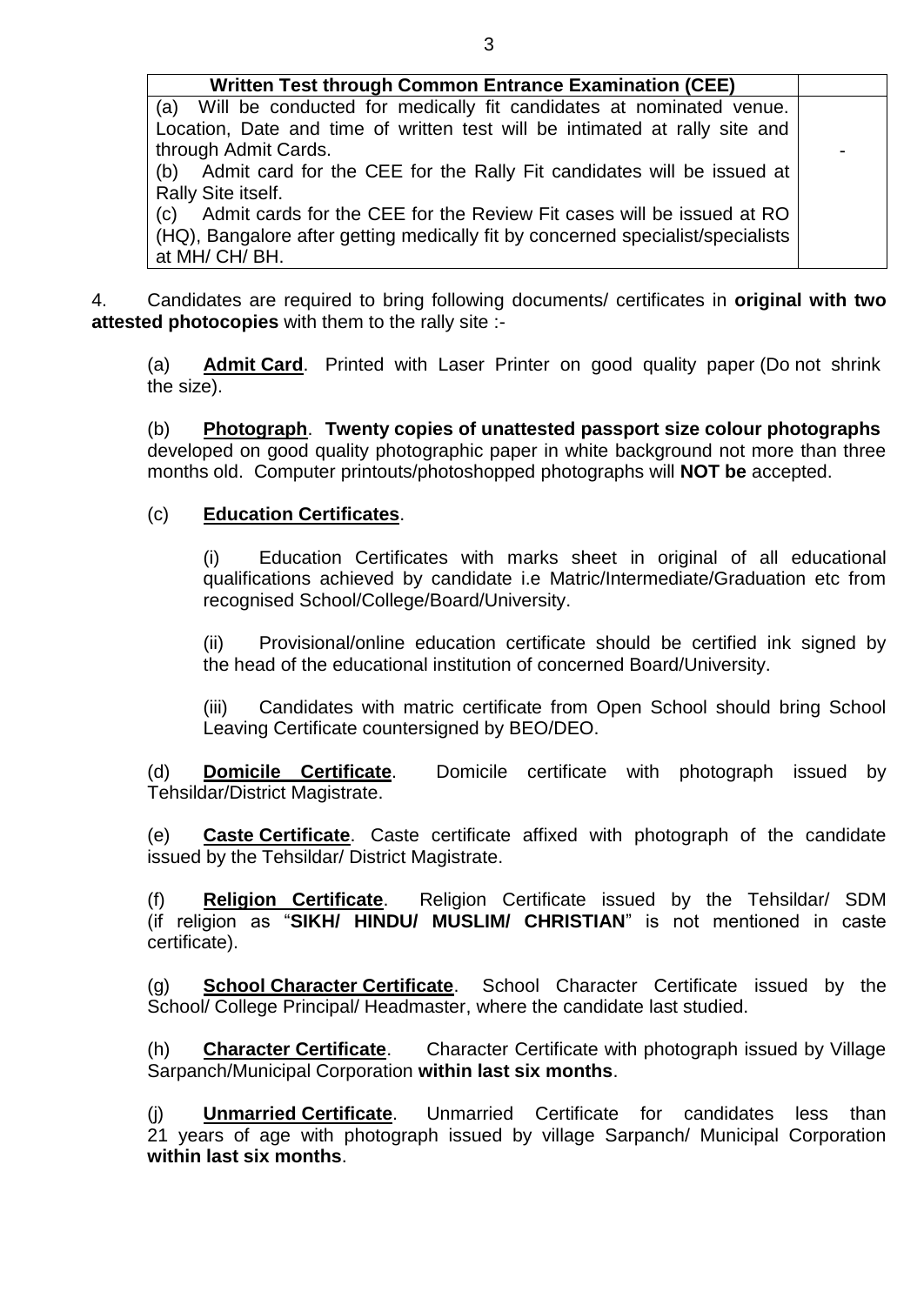(k) **Relationship Certificate**. SOS/ SOEX/ SOW/ SOWW Candidates are required to produce the following documents :-

(i) Relationship certificate issued from respective Records Office only duly signed by Record Officer with personal number, Rank, Name and particular of the Record Officer issuing the Relationship Certificate with office seal/stamp is endorsed.

(ii) A declaration to the affect as mentioned in the Affidavit on Ten Rupees Non-Judicial stamp paper prepared by the ESM duly signed by 1<sup>st</sup> Class/ Executive/ Judicial Magistrate is required to be submitted by the candidate at rally site. **Format of affidavit att as per Appx 'A'**.

(iii) Original Discharge Book of Ex-Serviceman also to be produced. Name and date of birth of the candidate must have been recorded in it.

#### (l) **Sports Certificate**.

(i) Sportsmen who have represented India at International level and State at National level within the last two years. For list of sports under which, relaxation in physical standards is admissible, attention is invited to [www.joinindianarmy.nic.in](http://www.joinindianarmy.nic.in/) website.

(ii) Sportsmen who have represented District at State level and University Team or Regional Team at District level with 1<sup>st</sup>/ 2<sup>nd</sup> position within last two years. Sports certificate should be with registration number and from government recognised sports institutes/bodies as under :-

| (aa) | All Sr/Jr National Championship<br>Certificates | Respective<br><b>National</b><br>Federation.      |
|------|-------------------------------------------------|---------------------------------------------------|
| (ab) | All State & Dist level certificates             | Respective<br><b>State Sports</b><br>Association. |
| (ac) | <b>All University Level Certificates</b>        | <b>Inter University</b><br>Sports Board.          |
| (ad) | <b>All School Level Certificates</b>            | All India School<br><b>Games Federation.</b>      |

(m) **Affidavit**. Candidates between 17 ½ to 18 years age are required to be submitted an additional affidavit on Rs 10/- Non Judicial Stamp Paper in English duly attested by Notary. **Format of affidavit attached as per Appendix 'B'**.

(n) **Certificate of Bonus Marks**. All original certificates/photocopy duly attested pertaining to Bonus marks will be accepted **only during the rally**. **No certificates to include NCC certificates, Sports certificates, Relationship certificates or any other certificates to claim Bonus Marks/ Relaxation would be accepted after termination of the rally**.

(o) **Single Bank A/C, PAN Card & AADHAR Card**. Single Bank A/C, PAN Card & AADHAR card are mandatory documents for final enrolment for purpose of Pay & Allowances and **other social benefits scheme**.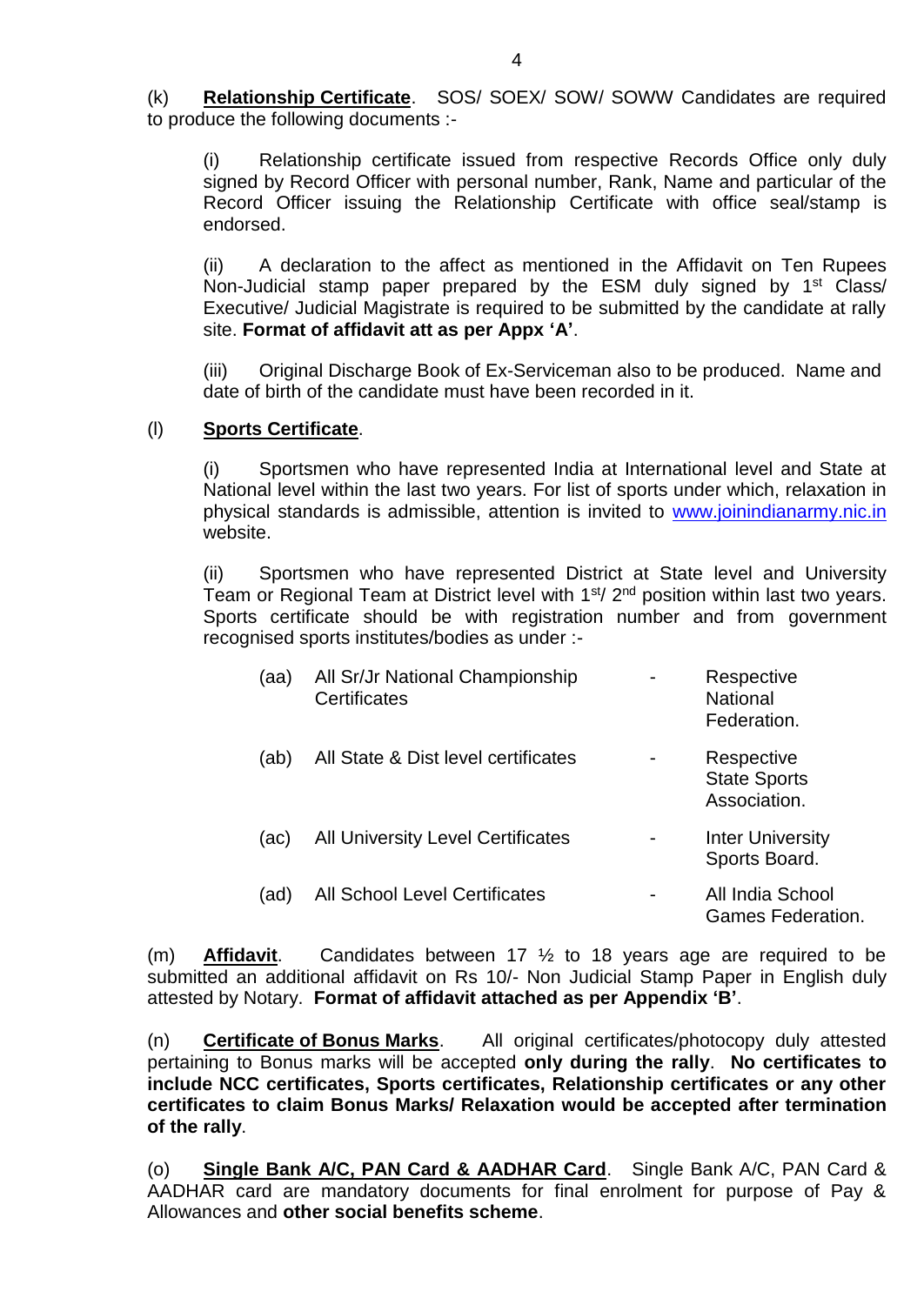## 5. **Special Instructions**.

### (a) **NCC Certificates**.

| (i)  | NCC 'C' certificates     |  | Soldier General Duty and<br>Tradesman candidates are<br>exempted from CEE. |
|------|--------------------------|--|----------------------------------------------------------------------------|
| (ii) | NCC 'C' certificates and |  | CEE exempted for all candidates.                                           |

participated in Republic Day Parade

(iii) Candidates who are holder of NCC 'C' cert and have participated in Annual Republic Day Parade camp will be treated at par with those candidates who have participated in Republic Day Contingent Parade at Delhi.

(iv) NCC A/ B/ C certificates and Republic Day Parade certificate should have photograph of the candidate duly attested by issuing authority **Provisional NCC A/ B/ C** pass certificates will only be accepted if authenticated by concerned NCC Group Commanders and **only at Rally Site**.

## (b) **Important Notes**.

(i) Eligibility criteria may change without notice.

(ii) All rights are reserved with this Recruiting Office regarding cancellation of candidature at any stage during the entire selection process.

(iii) Dress for physical fitness test will be T-shirt/vest with shorts/half pant and canvas/sports shoes.

(iv) **No TA/DA** or any other expenses are **admissible**.

(v) Army being a Central Government organization, all documents are required either in Hindi or English language at the time of enrolment.

### **Important Instructions**

6. **Administration**. Candidates are advised to bring sufficient eatables and drinking water with them since recruitment is a time consuming process.

7. **Candidates will be permitted entry into the rally site only on production of Admit Card in duplicate generated online through the official website [www.joinindianarmy.nic.in.](http://www.joinindianarmy.nic.in/) Anyone found with fake admit card will be handed over to Civil Police.**

8. Recruitment into the Army is a free service. Candidates are advised not to pay bribe to anyone for recruitment as it is based purely on merit. Selection process during recruitment at all stages is computerised and transparent. Therefore, candidates are advised to be beware of touts as they cannot help them at any stage.

9. **Age and Education Criteria**. Candidates are advised to check their age & education criteria before participating in the rally. Candidates found under age/overage and not meeting education criteria will be disqualified.

10. **Unfair Means**. Giving/ taking bribe, production of bogus/ fake certificates and indulging in unfair means is a criminal offence and liable for punishment under law.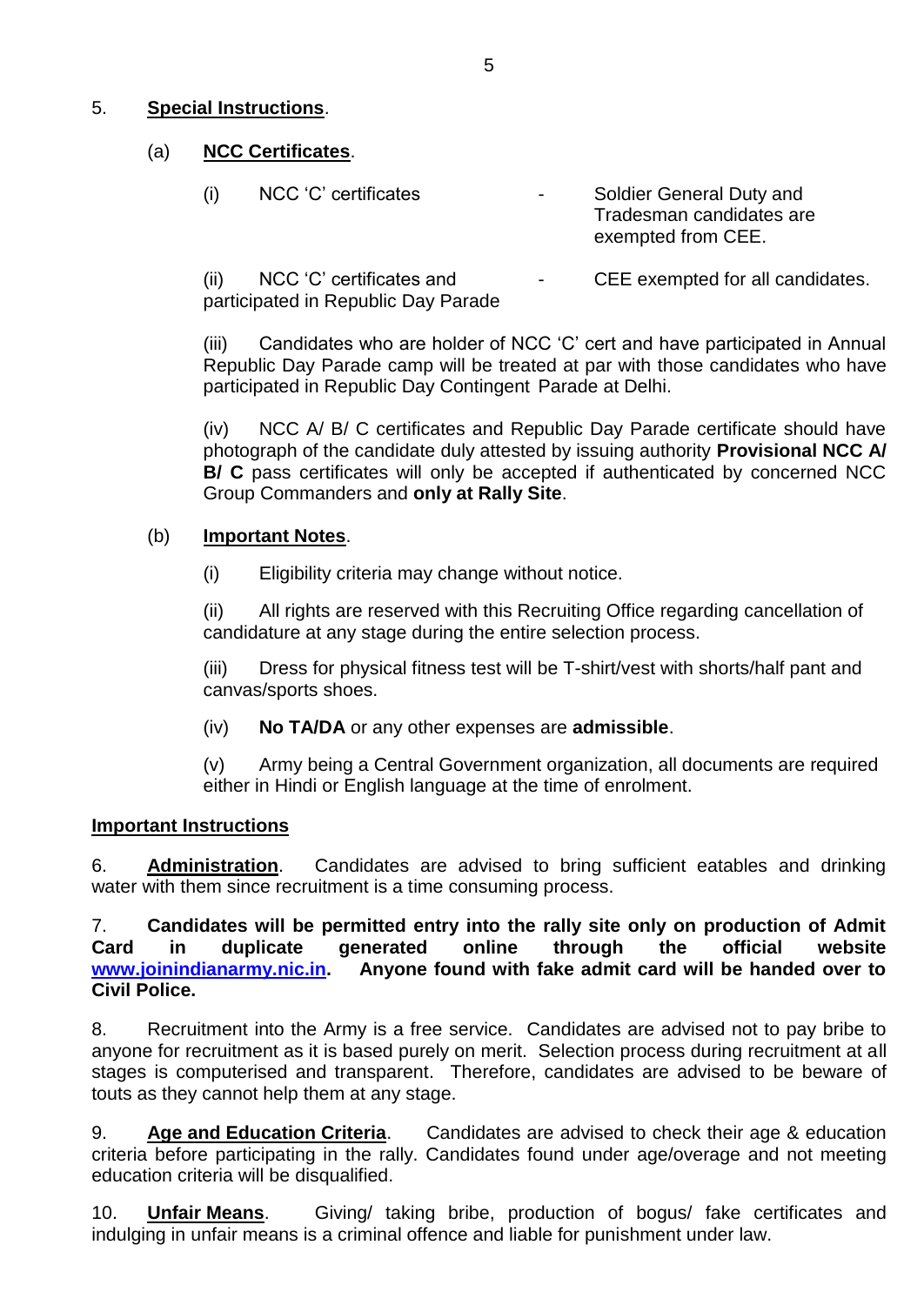11. **Certificates**. Certificates with overwriting, tampering of seals or erasing/ alteration of any type will not be accepted.

12. All documents submitted by the candidates are verified by government agencies before enrolment into Army. Strong legal action will be taken against individuals submitting fake documents. Even after recruitment, the service will be terminated if candidates are found to have produced fake documents or gave wrong information at the time of recruitment, despite the number of years of service individual may have rendered.

13. **No compensation for Death/ injury/ loss** etc during the rally and **no travelling allowance/dearness allowance** for journey is admissible. Candidates will participate in the rally at their own risk and the participation is totally and **entirely voluntary**.

14. **Use of Performance Enhancing Drugs**. Use of any kind of performance enhancing drugs is strictly banned. Candidates having been found to have used the same will be debarred from further screening.

15. **Tattoo**. **Permanent body tattoos are only permitted on inner face of forearms i.e from inside of elbow to the wrist and on the reverse side of palm/ back (dorsal) side of hand. Permanent body tattoos on any other part of the body are not acceptable and candidates will be barred from further selection**.

16. If 180 days or more lapse between screening medical at the rally and despatch, medical will be done again and unfit candidates in this review will not be recruited.

17. Selection is provisional till Rahdari Certificate is issued and candidates are despatched for training.

18. **Mobile phones** are **not permitted in the rally site** and at the time of CEE.

19. Candidates are advised in their own interest to undergo medical exam before coming for selection especially with respect to flat foot, poor vision, deformities and physical measurements. All are advised to ensure that their **ears are free of wax** by getting it cleaned by a doctor prior to the rally.

20. Candidates may have to present themselves at rally site for three to four days. Candidates should make **arrangements for stay under their own arrangements**.

21. **Negative marking** would be applicable **in CEE**.

22. Result of written examination will be declared on the official website **[www.joinindianarmy.nic.in.](http://www.joinindianarmy.nic.in/)** No separate letter will be sent to the candidate. It is responsibility of candidate to check his result and report to RO (HQ), Bangalore for documentation.

23. For more details contact on Telephone Number – **080-25596517**.

**Disclaimer**. The terms and conditions, given in the notification and on the website are subject to change and should, therefore, be treated as guidelines only. In case of any ambiguity, the existing policies, rules and regulations of Indian Army/ Government of India will be final. Details are also available on website [www.joinindianarmy.nic.in](http://www.joinindianarmy.nic.in/).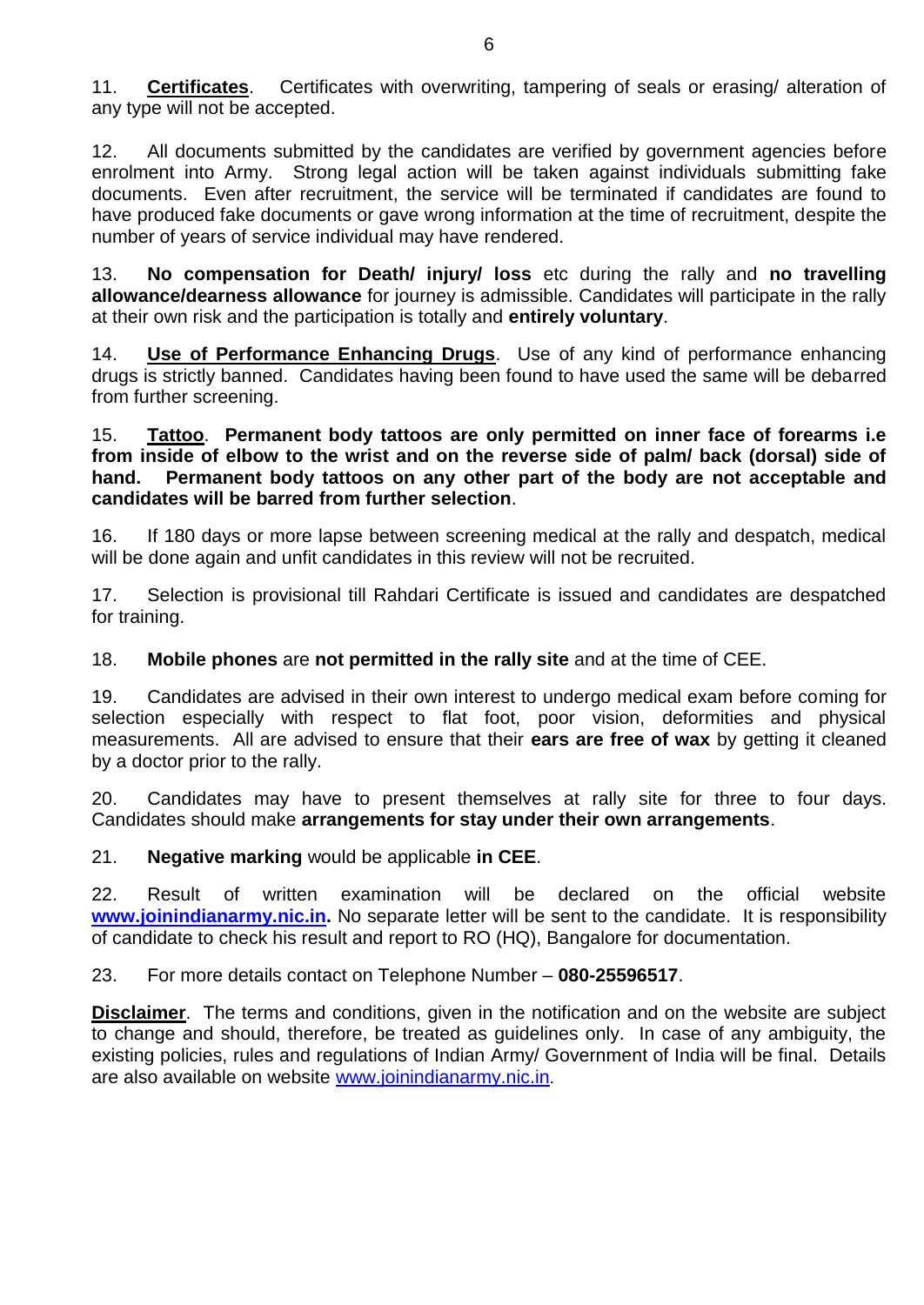## **SUGGESTED FORMAT FOR AFFIDAVIT FOR RELATIONSHIP CANDIDATES**

1. I, Name\_\_\_\_\_\_\_\_\_ son of \_\_\_\_\_\_\_\_\_\_ while applying for enrolment in Army solemnly affirm & state the following in my respect :-

(a) I belong to the following Caste/Religion : \_\_\_\_\_ Caste \_\_\_\_ Sub Caste \_\_\_\_. Passport size photo

(b) My Residential Address are as under :-

(i) Permanent Address (Address as per Nativity/Permanent Resident Certificate).

Father's Name\_\_\_\_\_\_\_ House No \_\_\_\_\_\_ Vill/Mohalla\_\_\_\_\_\_\_ Taluk Dist State

(ii) Postal Address

Father's Name \_\_\_\_\_\_ House No \_\_\_\_\_\_ Vill/Mohalla\_\_\_\_\_\_\_ Taluk \_\_\_\_\_\_\_\_\_ Dist\_\_\_\_\_\_\_\_ State \_\_\_\_\_\_\_\_\_\_\_

(c) I am married/unmarried.

(d) I hereby certify that I am not involved in any civil/criminal case or following court cases/FIR are pending against me :- (i)  $\qquad \qquad$  (ii)  $\qquad \qquad$ 

2. I give an undertaking that all documents submitted by me are correct. All documents issued by govt organisation/offices have been signed by authorised designated and govt officials. If any document at any stage is found fake, I am aware that I will be dismissed from service and FIR will be lodged against me.

Signature of Notary **Signature of Candidate** Signature of Candidate